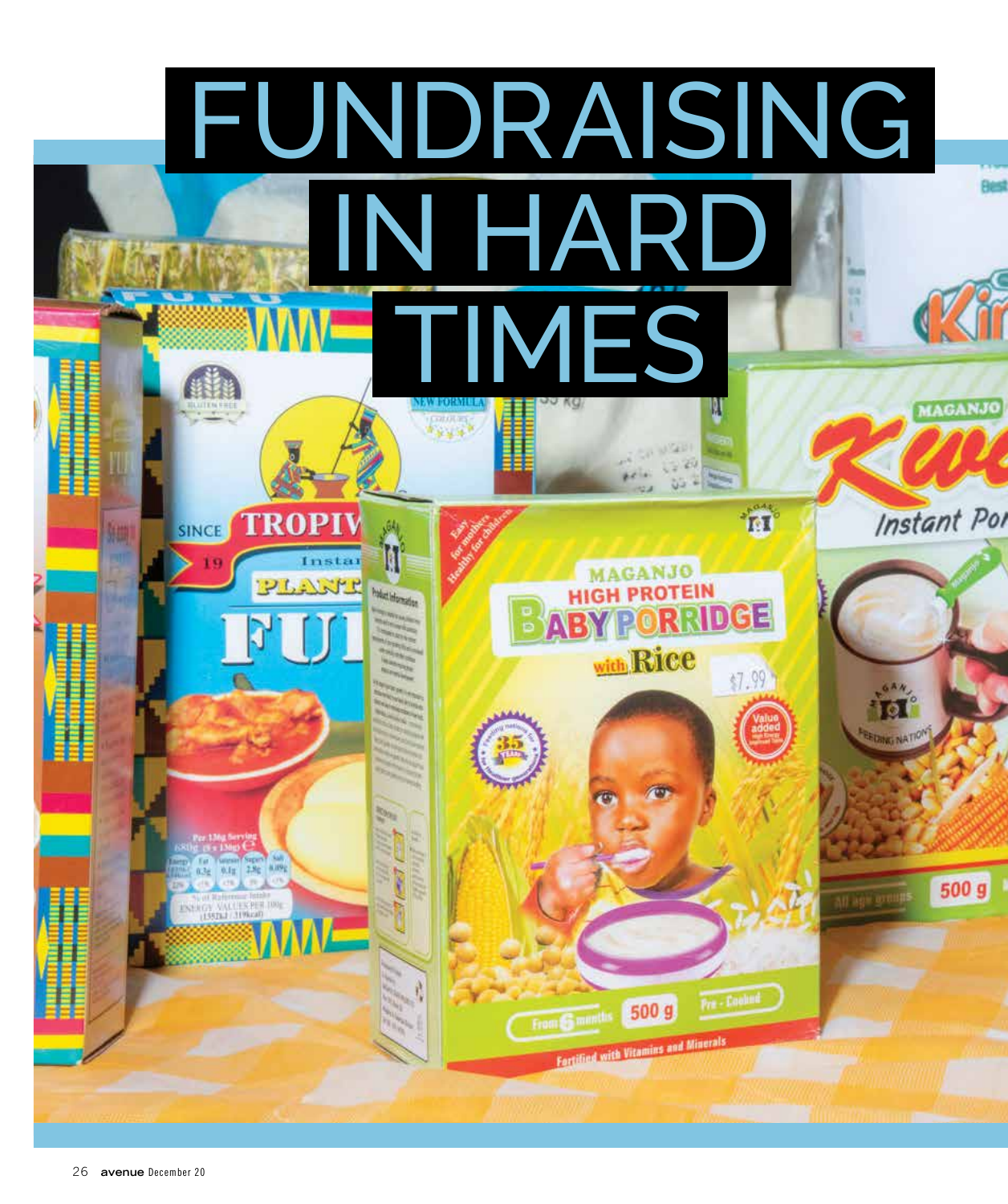The economic downturn had already slashed charitable giving budgets in Calgary, but the pandemic has brought both unprecedented difficulties and higher needs. Now those raising funds for non-profits and charities are working to figure out how to move forward.

LES DE MANIOC PILEES ET

**OUNDED DRIED EDIBLE CASSA** 



DONATIONS WAITING TO BE PACKAGED INTO HAMPERS AT UMOJA COMMUNITY MOSAIC.

ost weekday mornings since the COVID-19 pandemic first hit in March, the Soccer Without Boundaries headquarters has been a hive of (masked and socially distanced) activity. Located in a nondescript townhouse in an affordable housing community in the southwest, the living room and kitchen are full of volunteers packing hampers of vegetables, tinned fish and other foodstuffs, as well as diapers and other supplies. Each hamper is tailored to fit the needs and cultural specifications of the recipients. Shelves and tables are stacked with bags of cassava flour and different varieties of porridge — staples for newcomer families from East and West Africa, who are in need of nourishing and familiar food explains Jean Claude Munyezamu, the group's founder and executive director.

Before the pandemic, food distribution wasn't on the menu for Munyezamu — his mandate has always been about building connection through soccer clubs and after-school programs. But as he looked around neighbourhoods like the one where his office is located, Munyezamu saw that his neighbours were facing unemployment and that traditional food distribution centres were either closed or too difficult for people to access without transit. So, Munyezamu shifted gears and by the end of the summer he was sending weekly hampers to 500 families (roughly 1,800 people), and had plans to expand. Since then, the organization has changed its name to Umoja Community Mosaic to better suit the shift in focus.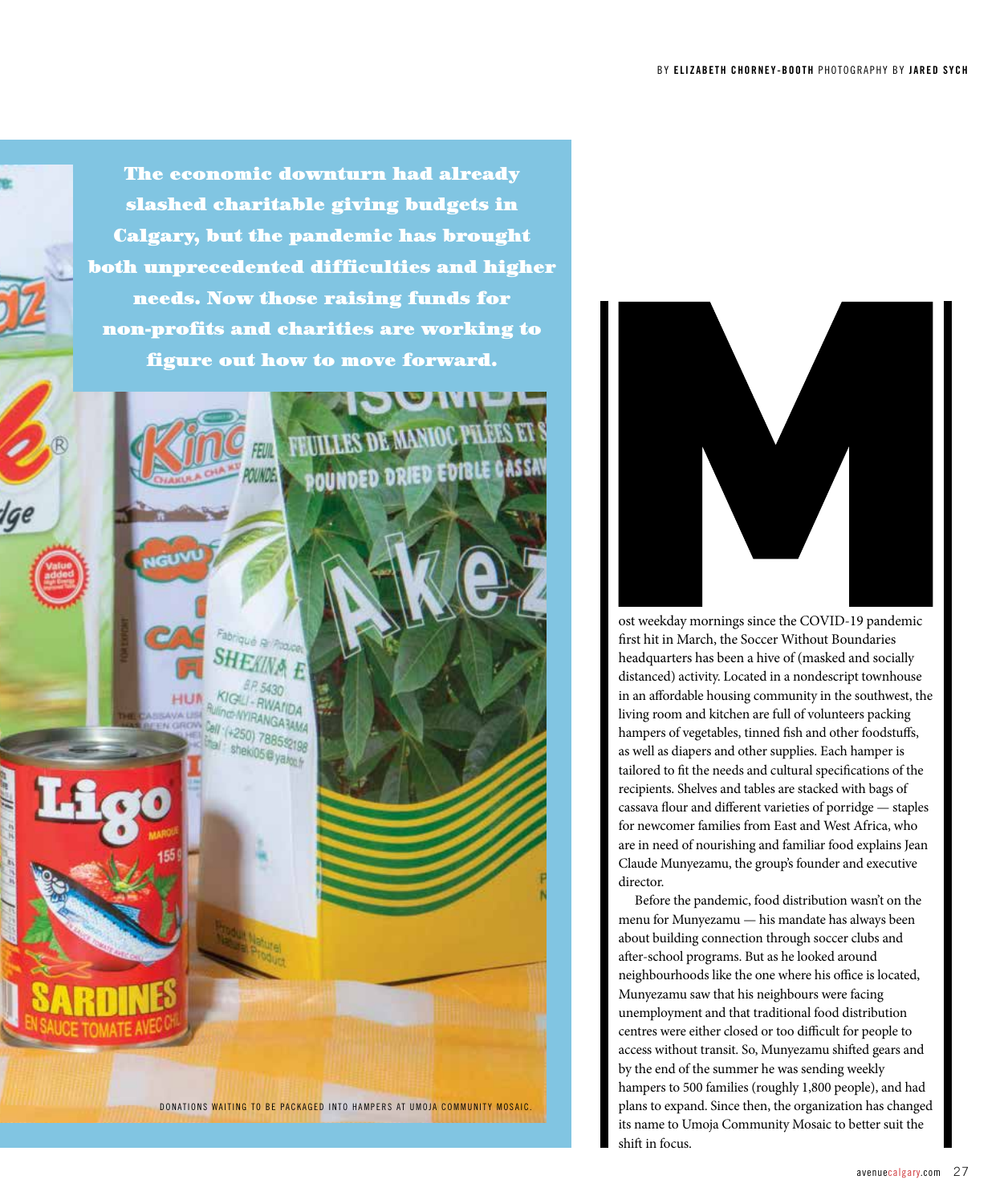

f there was ever a time that Calgary needed people like Munyezamu and others rushing to meet the needs of our

more vulnerable citizens, it's now. Stories of charities and grassroots organizations springing into action to meet the immediate needs of communities during the pandemic (on top of what has seemed like a never-ending economic downturn since the price of oil dropped in 2014) aren't uncommon. As the world shifted, seemingly overnight, many Calgarians of means fought pangs of helplessness and dread by opening both their chequebooks and schedules to donate or volunteer, feeling the need to do *something*.

That altruism in the face of emergency has been helpful — and for most charities every dollar really does count, but individual donations have been a bit of a Band-Aid solution. Current conditions continue to hit most non-profits hard, especially when so many rely on big corporate dollars and flashy in-person events to keep their budgets rolling. And for many charities, the needs they serve have grown in inverse proportion to the decline in corporate gifting.

While the scene at Umoja Community Mosaic is certainly inspiring, even for Munyezamu things are not entirely rosy. He says that despite the community enthusiasm for what he's doing and a new influx of volunteers, online donations as well as some money from sponsors and funders like Calgary Foundation and United Way, it's still not enough to meet the demand for food. In order to support local businesses and ensure his clients have culturally specific food, Munyezamu buys from nearby markets rather than relying on in-kind food donations. He's constantly worried that the funding for his hampers won't be there the following month.

"Shifting from sport to food was very easy," Munyezamu says. "I had the people to do it. But the problem is funding — we still have a problem with funding. The money we raised online between March and August is as much as we've had over the last 10 years in total. But the need is



online between March and August is as much as we've had over the last 10 years in total. But the need is growing and it isn't enough."

**JEAN CLAUDE MUNYEZAMU, UMOJA COMMUNITY MOSAIC**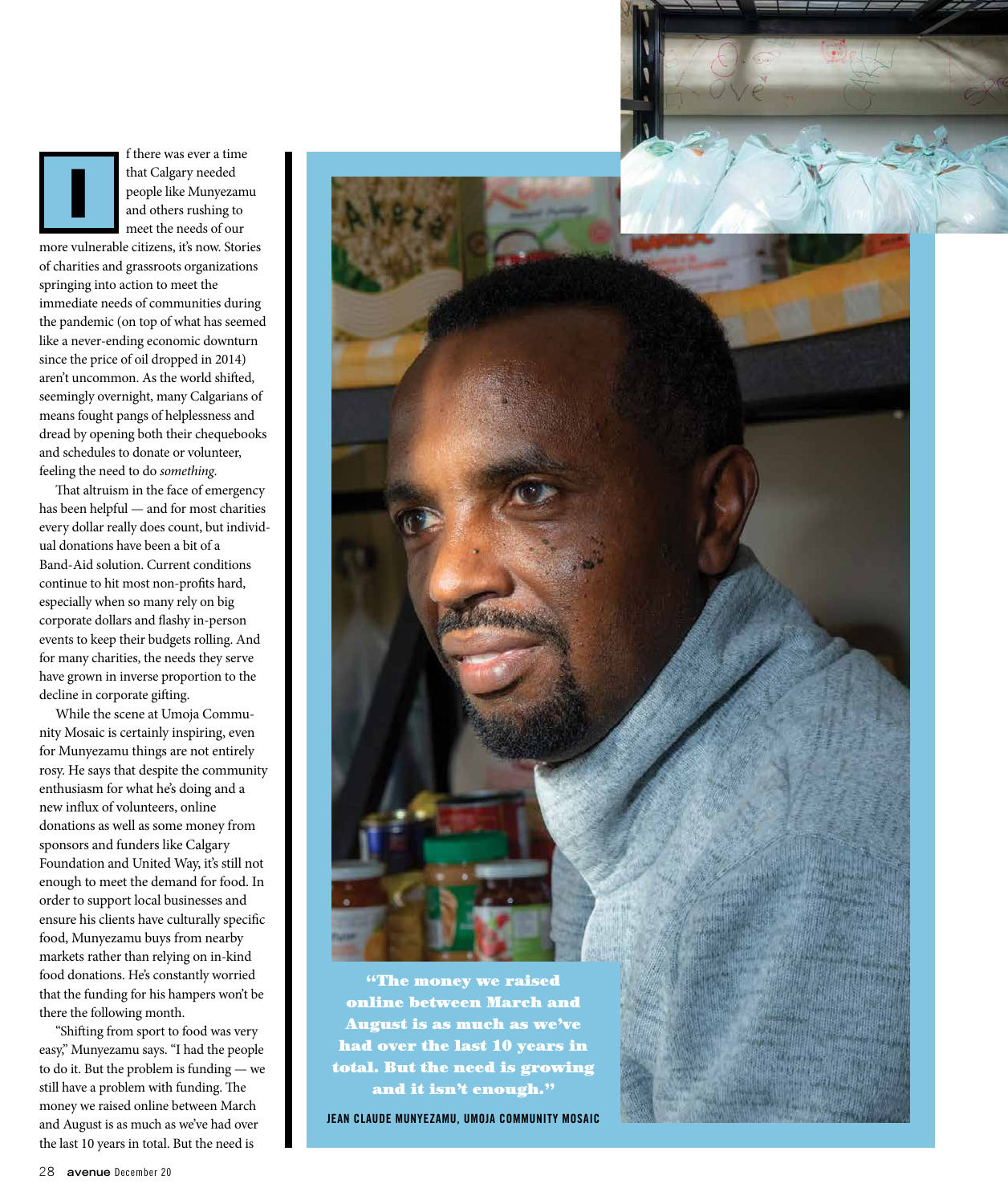growing and it isn't enough."

A growing need and a shortfall of funds is a pretty common story for the charitable sector and something many have been struggling with for the last five years of Calgary's economic downturn, if not longer. But COVID-19 has created a new state of crisis.

Allison Schulz, vice-president of capacity building at Calgary Foundation, says that corporate sponsorships — which typically provide a much more robust and reliable injection of cash than donations from individuals — have been steadily declining since 2015 and big gala dinners and events, which act as marketing events for charities as well as fundraisers, have ground to an understandable halt.

Calgary Foundation works directly with big-ticket donors and hundreds of non-profit and charitable agencies, both by inspiring local philanthropists to give and by offering grants to community organizations. Schulz says the foundation has seen an uptick in the number of donors looking to set up long-term legacy endowments as they contemplate the gravity of the pandemic and other world events, as well as excitement around grassroots projects like Umoja Community Mosaic. However, she says there's no sugarcoating the fact that most charitable organizations have seen a shortfall in revenue over the last several years, even before COVID-19 factored in.

"When we look at that diversification of revenue, between government grants, philanthropy and corporate sponsorship, we are seeing a decrease overall of what will be available to organizations," Schulz says. "When there is an excess of demand for services over revenue, charities have to become resourceful. They need to think about how they are going to do things differently, not just to survive, but to focus on their mission and core purpose."



ifferent kinds of organizations are experiencing different levels of funding issues. The Alex, a multi-pronged agency that runs a number of initiatives,

including a community health centre,



AYSHA KLAWITTER, THE ALEX COMMUNITY FOOD CENTRE.

housing programs and a community food centre, offers critical frontline services of essential importance to its clients. Tori Wright, The Alex's director of community engagement and development says that her organization hasn't seen a serious post-COVID dip in revenue as of yet and that it is also seeing some flexibility from funding partners authorizing money marked for pre-COVID projects to be reallocated for urgent-response measures.

When The Alex could no longer run its mobile health buses during the spring due to the pandemic shutdown, the organization regrouped. The staff across its mobile health buses, as well as the food and social support staff, reorganized and developed emergency social dispatch efforts to connect with 5,000 vulnerable Calgarians over the first three months of the pandemic, delivering 14,500 meals and distributing \$77,000 worth of grocery cards. All of that is encouraging, but The Alex is bracing itself for what comes next as the initial shock of the pandemic fades and Calgarians fall into a "new normal" with an even more challenging local economy and limited fundraising opportunities.

"We have seen incredible support from hundreds of community-minded people and generous corporate supporters,"

Wright says. "But it's really that horizon of future fundraising that we have our eye on, beyond the response phase of this pandemic. We can imagine that there's going to be some impact on the people who have supported us through this time, and we don't know what the ripple effect will be into the next year and even a couple of years down the road."

Grassroots and emergency response services are one thing, but Calgary's arts sector is in a significantly tighter spot. Patti Pon, president and CEO of Calgary Arts Development, says that not-for-profit arts organizations typically rely on a combination of government funding, community fundraising, corporate sponsorships and earned revenue (such as ticket sales) to make ends meet. Calgary Arts Development supports local arts organizations by allocating City funding. While Pon says she's pleased that Calgary City Council committed to keeping municipal funding in place through an emergency resiliency fund and a doubling of her organization's base fund in response to the downturn, the other three pieces were already waning before the pandemic.

Although several arts organizations saw a quick uptick in donations in the spring when many patrons chose to donate the ticket cost of cancelled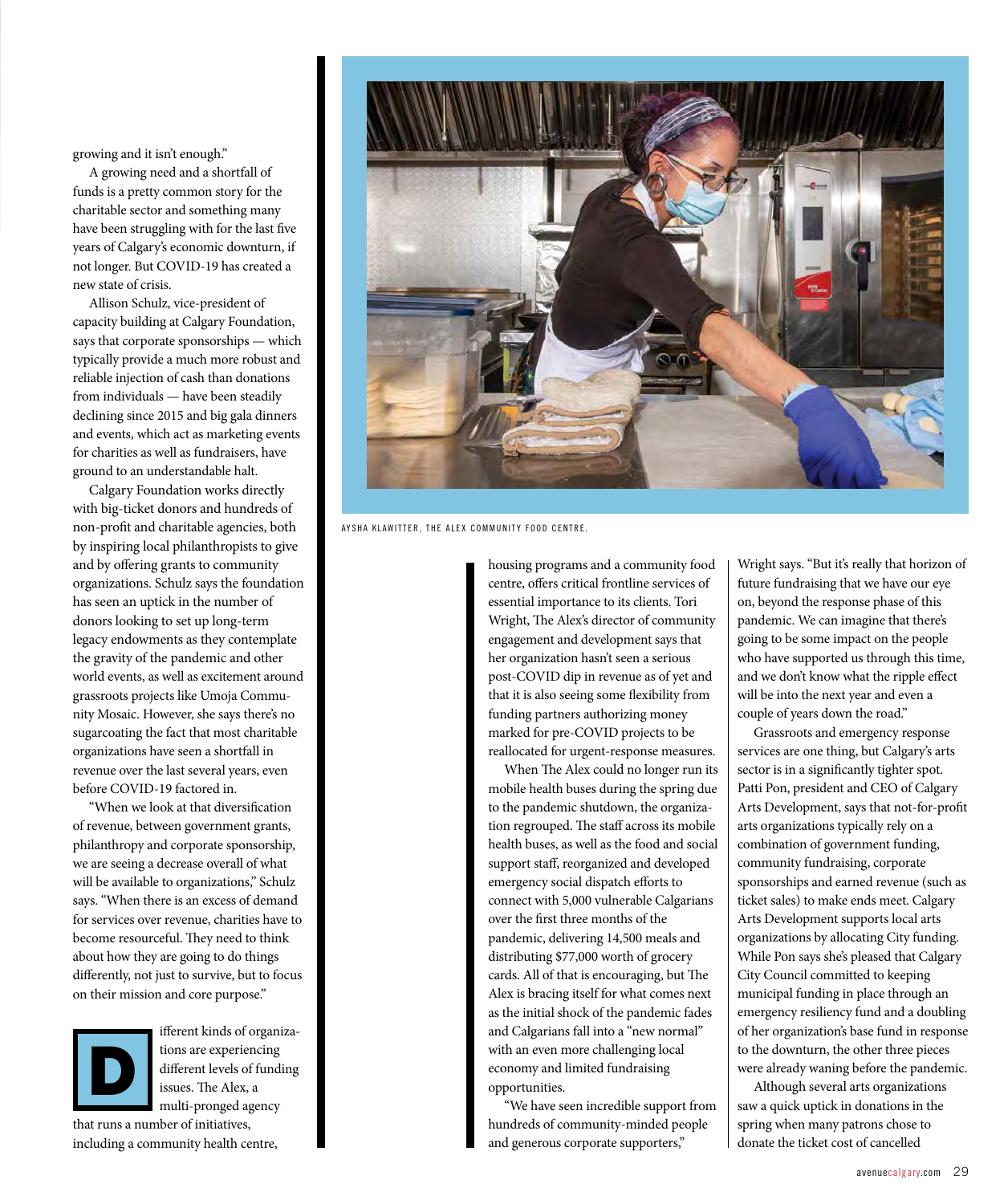programming back to the organizations rather than accepting a refund, both the sponsorship aspect and tickets sales dropped off immediately as of mid-March. And now arts companies have no ability to plan for future performances.

"Arts was one of the first and most significantly impacted sectors when public gatherings were banned," Pon says. "Most companies have no real idea of when they can sell a ticket or how they can garner a sponsorship because they don't know when they'll be back up and going again. We're not anticipating that the full recovery of the sector will come until 2022 or even into 2023."

This is compounded by so many arts organizations building their philanthropy models on performances and other in-person events. Whereas many Calgarians write an annual cheque to the Calgary Food Bank or the Calgary Drop-In & Rehab Centre over the holidays, we're more likely to support arts organizations by going to a show or gala. These luxuries are the first to be dropped from household budgets during an economic pinch and are impossible to host during a pandemic, in their traditional formats at least.

The other fundraising standby for many non-profits, charity casino revenue, was also already dwindling because of higher demand for the available spots over the course of the downturn. Then with casinos closed for months over the early part of the pandemic, many organizations lost their chance for that revenue entirely this year.



o, what is a charity or non-profit to do? The answer, as with so much that's happened over the last year, is to pivot.

Just like many local businesses and indeed many families, charities and non-profits are looking at every line item and rethinking how they do what they do.

Pam Krause, president and CEO at the Centre for Sexuality, feels lucky that she was able to squeak in its inaugural ReProm gala fundraiser. The gala, styled as a do-over of high-school prom for

"We have seen incredible support from hundreds of community-minded people and generous corporate supporters, but it's really that horizon of future fundraising that we have our eye on." **TORI WRIGHT, THE ALEX**

BELOW: SHRUTI MUKHERJI, TORI WRIGHT, MACKENZIE GULIAK, KENNEDY HUIZER, AIDAN SMITH, BARBARA CURRIE, KIRA DALY AT THE ALEX.



LGBTQ2S+ adults and allies, was held in February, a few weeks before most public events were cancelled. But the likelihood of being able to host it again in 2021 seems low. Krause and other non-profits that serve the LGBTQ2S+ community also lost huge fundraising opportunities when Pride celebrations were curtailed this past summer.

But this proved to be an example of where a community was able to get creative. Some events like the Shake, Stir & Strainbow cocktail fundraiser for Skipping Stone (a foundation that